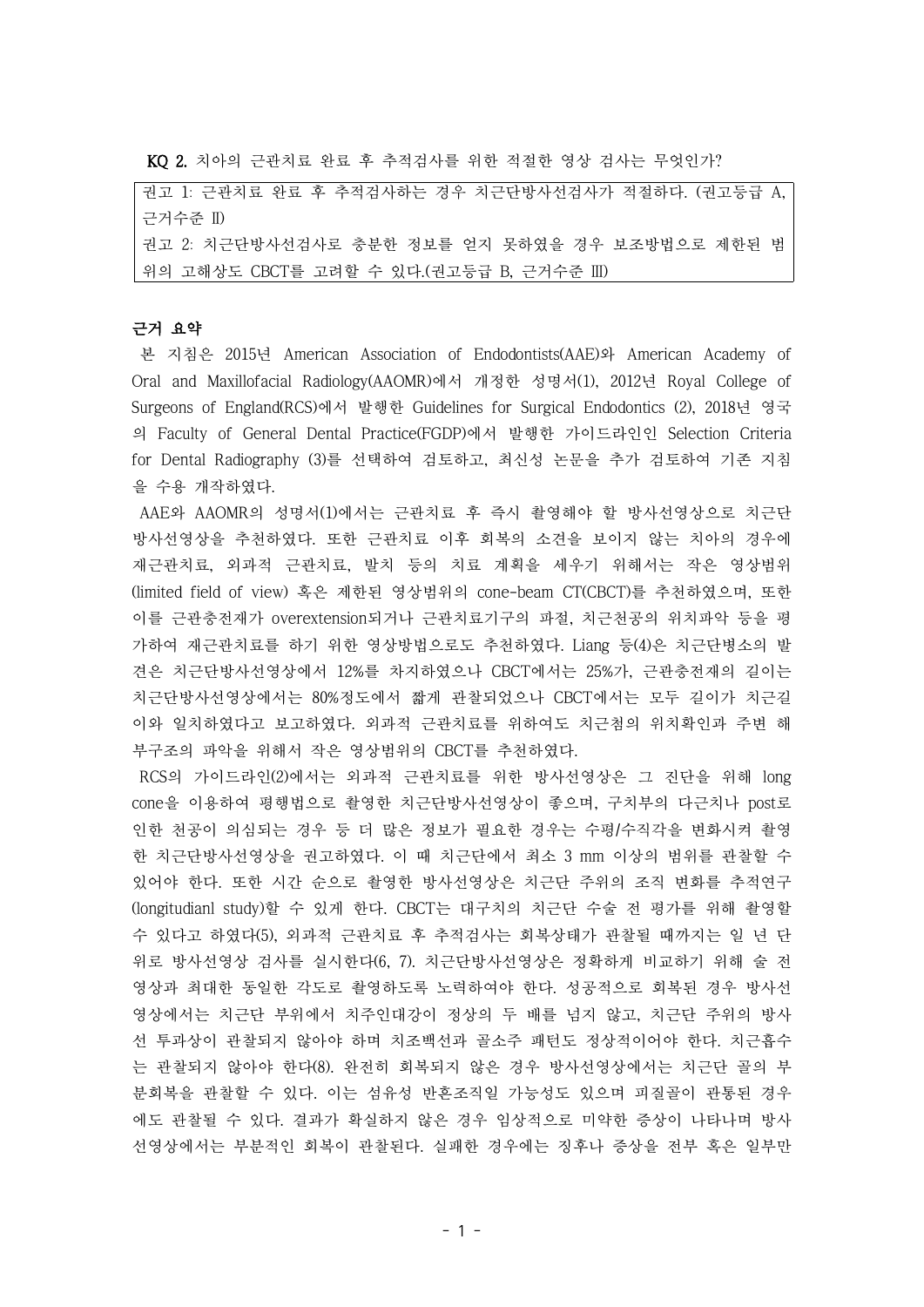관찰할 수 있으나 방사선영상에서는 회복이 관찰되지 않는다.

FGDP의 가이드라인은 근관치료를 완료한 직후 바로 방사선영상을 촬영해야하며, 이는 통 상적인 근관치료 및 외과적 근관치료 모두에 적용된다고 하였다(3). 또한 대구치는 각도를 변경하여 촬영한 방사선영상이 필요하다. 이는 길이, void, apical extrusion과 같은 치근단 치료의 질을 평가할 수 있으며 추적관찰할 때 기준이 되는 기본 영상(baseline)이 된다. 근관 치료의 결과를 평가하는 데에는 방사선영상만으로는 불충분하므로 주의 깊은 임상 평가를 동시에 하여야 한다. 하지만 치근단방사선영상은 민감도가 낮아 치근단의 방사선투과상을 항상 관찰할 수는 없다(9). 또한 치근단 방사선투과상과 섬유성 반흔조직은 감별해야 하나 반흔조직의 발생률은 2%로 낮다(10). 추적관찰은 1년으로 충분하며(11) 방사선투과상이 줄어 드는 증거가 있다면 그 이상의 추적관찰은 불필요하다. 하지만 1년이 지나도 변화가 관찰되 지 않았을 경우는 재치료를 고려할 수 있다는 주장도 있다(12). 그러나 실용적으로 근관치료 후 1년 후 촬영한 방사선영상에서 치유가 불완전한 경우 1년 더 추적관찰하여 임상 및 방사 선학적 검사를 할 수 있다. European Society of Endodontology의 가이드라인(13)에서 제안 한 4년간의 추적관찰은 필요하지 않을 수 있다고 하였다. CBCT는 근거가 제한적이며, 모든 CBCT 장치에서 해상도가 동일하지 않으며, 방사선 선량이 대개 일반방사선영상보다 높고, 금속성 치과재료에서는 상당한 양의 잡음이 발생하여 영상의 질을 저하시키는 등의 한계점 이 있다(14).

## 권고 고려사항

#### 1. 이득과 위해(Benefit and Harm)

치근단방사선영상과 CBCT 검사로 얻는 이득은 근관치료 후 치근단 주위 조직의 치유과정 을 관찰할 수 있어 치유의 성공을 평가할 수 있는 것이며, 치유 실패 시 재치료나 발치 등 의 치료방법을 결정할 경우 이용할 수 있는 정보를 제공하는 것이다. 치근단방사선영상 촬영으로는 매우 낮은 방사선 노출을 받지만 CBCT는 상대적으로 높은 선 량에 노출되므로 제한적 이용이 요구된다.

# 2. 국내 수용성과 적용성(Acceptability and Applicability)

진료지침의 국내 수용성과 적용성은 평가결과 큰 무리가 없는 것으로 판단되었다. 수용성 과 적용성 평가표는 부록2에 제시되었다.

## 3. 검사별 방사선량

치근단방사선영상의 방사선량의 상대적 수준 1 (1mSv 이하 군에 속함) CBCT의 방사선량의 상대적 수준 2 (1~5mSv 군에 속함)

# 참고문헌

1. Special Committee to Revise the Joint AAE/AAOMR Position Statement on use of CBCT in Endodontics. AAE and AAOMR Joint Position Statement: Use of Cone Beam Computed Tomography in Endodontics 2015 Update. Oral Surg Oral Med Oral Pathol Oral Radiol. 2015; 120(4): 508-12.